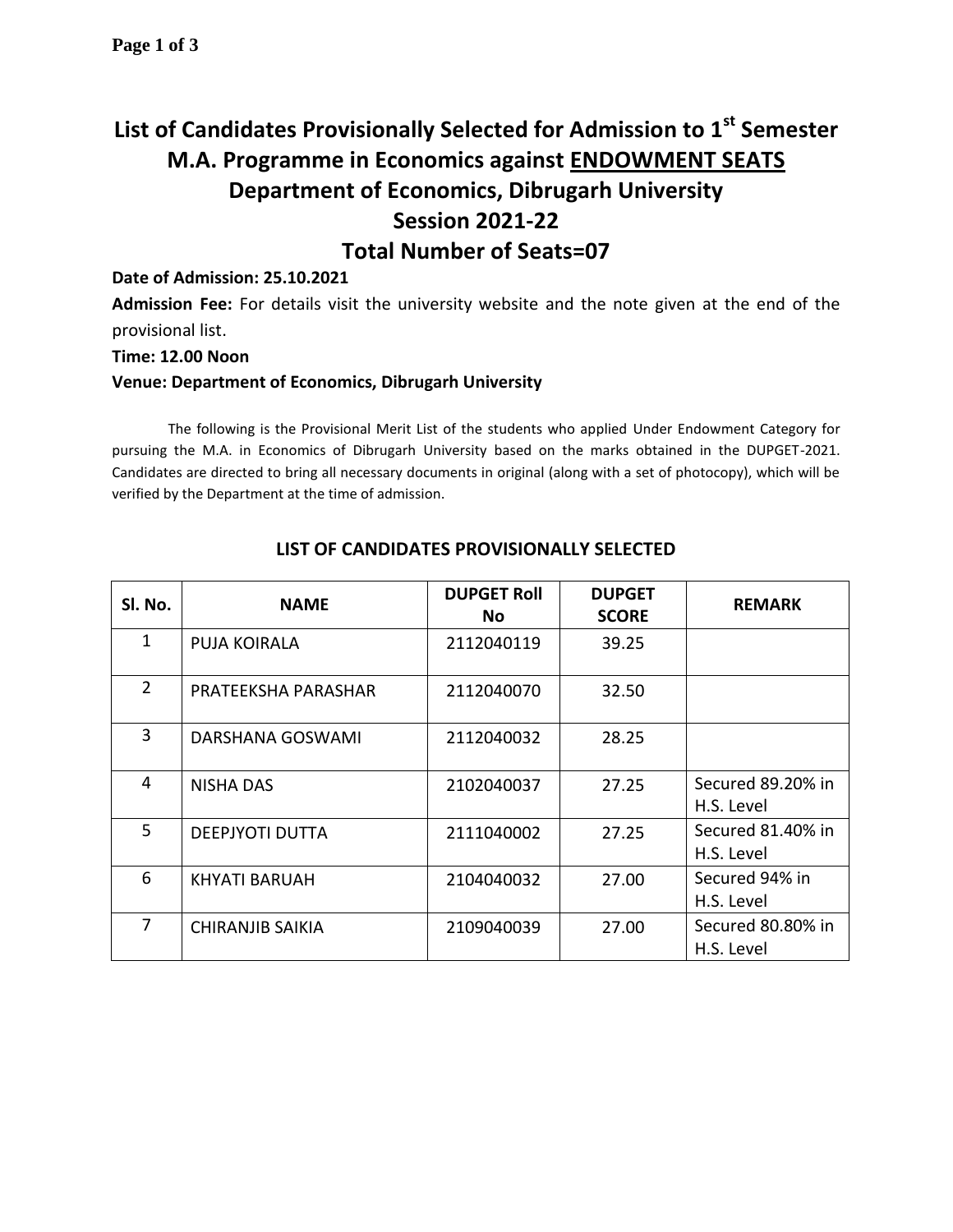# **WAITING LIST**

| SI.No.         | <b>NAME</b>               | <b>DUPGET Roll No</b> | <b>DUPGET</b><br><b>Score</b> | <b>Remark</b>                  |
|----------------|---------------------------|-----------------------|-------------------------------|--------------------------------|
| $\mathbf{1}$   | <b>KHEMI BARUAH</b>       | 2104040032            | 27.00                         | Secured 74% in                 |
|                |                           |                       |                               | H.S. Level                     |
| $\overline{2}$ | <b>PRASTUTI GOGOI</b>     | 2102040020            | 26.75                         |                                |
| 3              | <b>SMRITI MISHRA</b>      | 2101040051            | 26.50                         |                                |
| 4              | <b>SANTA BHUYAN</b>       | 2107040011            | 26.25                         |                                |
| 5              | <b>MAMATA JAISWAL</b>     | 2101040016            | 26.00                         | Secured 90.6% in<br>H.S. Level |
| 6              | <b>MOYURI SAIKIA</b>      | 2105040016            | 26.00                         | Secured 85% in<br>H.S. Level   |
| 7              | <b>BHAIRABI KALITA</b>    | 2109040013            | 26.00                         | Secured 82.4% in<br>H.S. Level |
| 8              | <b>RAHUL MURAH</b>        | 2101040005            | 26.00                         | Secured 76.4% in<br>H.S. Level |
| 9              | <b>ALINDITA BORGOHAIN</b> | 2105040014            | 25.75                         |                                |
| 10             | PRARTHANA HAZARIKA        | 2107040030            | 25.50                         |                                |
| 11             | <b>RITUSMITA NATH</b>     | 2108040007            | 25.25                         |                                |
| 12             | <b>BINI BINYO</b>         | 2109040006            | 25.00                         |                                |

Notes:

- 1. This list is purely provisional. The candidates shall have to produce all the relevant testimonials in original before the Admission Committee at the time of Counseling failing which the candidate shall forfeit the candidature.
- 2. **The candidates provisionally selected for admission must appear in the counseling to be held on** 25TH October, 2021 from 12:00 Noon **in the Office of the Head, Department of Economics, Dibrugarh University. The candidates must submit the following documents at the time of counseling:**
	- **i) Self-attested photocopies of all pass certificates from 10th Standard onwards.**